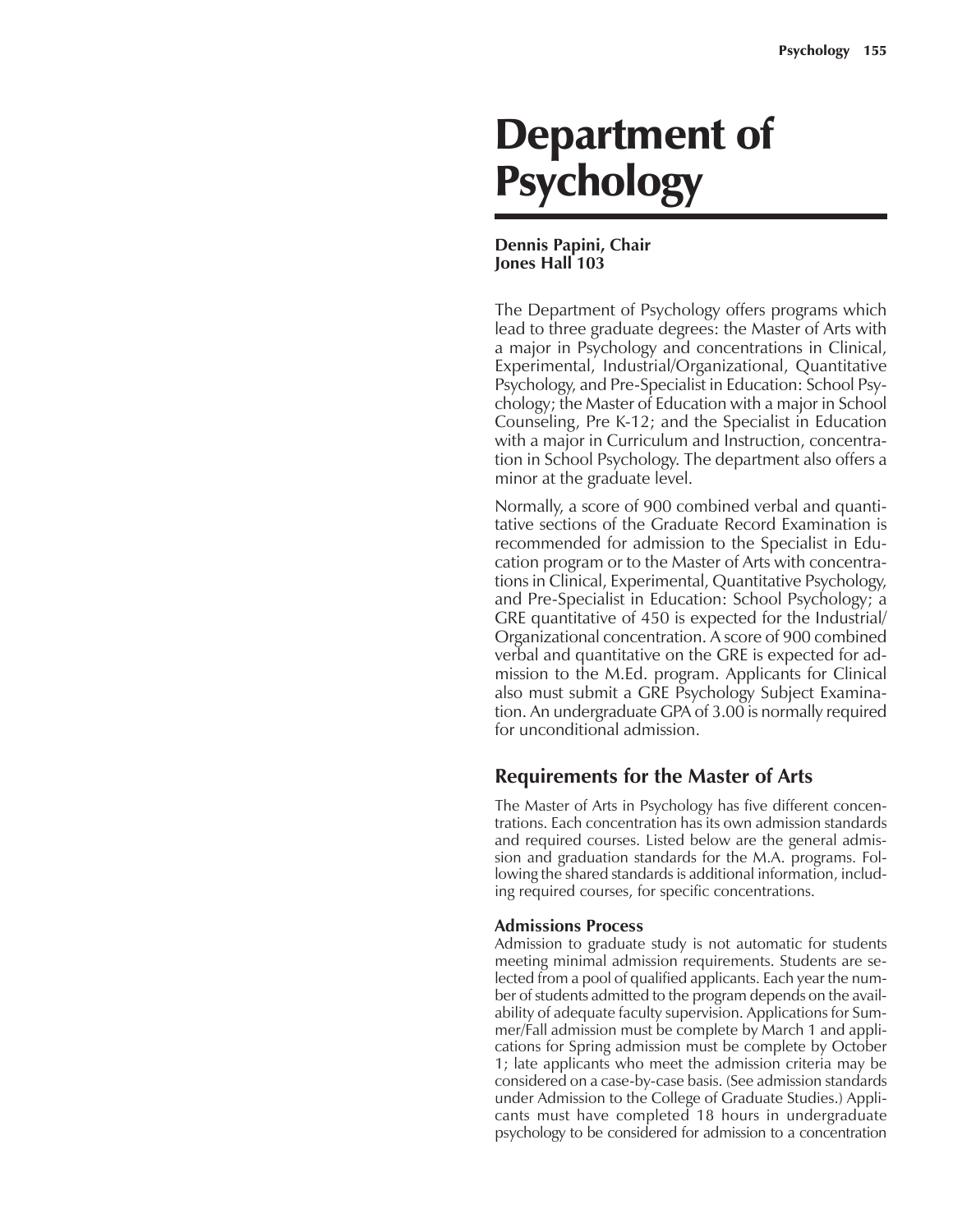area. Applicants to the Clinical program should contact the department for a special application and reference forms. Applicants to the School Counseling Program should contact the department for special reference forms. Applicants to Experimental and School Psychology must provide a letter of intent stating goals and objectives.

#### **Conditional Admission**

Students who do not meet admission requirements may be admitted conditionally to a specific concentration. Students admitted conditionally must maintain a 3.25 GPA in their first 12 hours of required graduate courses in their concentration area.

**Readmission:** See each area coordinator and program handbook for readmission policy.

#### **Candidacy Form**

Students must file a Candidacy Form with the Graduate Office prior to the completion of 24 credit hours.

#### **Graduation Requirements**

Candidate must

- 1. demonstrate knowledge of the core areas of psychology by completing the following courses at either the undergraduate or graduate level (relevant courses offered at MTSU are listed in parentheses):
	- a. group measurement/testing (PSY 4260/5260 or 6050);
	- b. abnormal psychology or personality (PSY 3230/5230, 3590, 6020 or 6030);
	- c. learning or cognition (PSY 4040, 4480/5480, 4800/5800, or 6190);
	- d. social or developmental (PSY 2210, 2300, 4190, 4210/5210, 4610/5610, 6120, 6130, 6410);
	- e. physiological, sensation and perception, or research methods (PSY 3070/5070, 4780/5780, 4240/5240, or 4030/5030);
- 2. complete a total of 45 semester hours (46 for Clinical), including at least 33 hours in psychology. For some concentrations, the remaining hours may include either a minor or two cognates in other academic areas as approved by the graduate advisor. Only 30 percent of the total number of hours may be dually listed (5000 level meeting in conjunction with 4000 or 3000 level) courses;
- 3. complete PSY 6280 (PSY 3020 or equivalent is a prerequisite for PSY 6280), 6290, and 6640 (3 hours);
- 4. successfully write and orally present a written thesis evaluated by a committee of psychology faculty in conjunction with PSY 6640;
- 5. pass a written comprehensive examination prepared by the faculty in the student's concentration (may be taken no more than twice).

#### **Performance Requirements**

Students must be able to meet the demands required for professional work in psychology. Therefore, students may be subject to dismissal from the Psychology Department if they (a) commit a serious breach of ethics or gross professional negligence or (b) present evidence of impaired psychological functioning that would present a danger to themselves or others in a professional role. Students who are dismissed may reapply and will be considered for readmission on a competitive basis. Students who reapply may be asked to provide evidence of improved ability to meet performance requirements.

### **Psychology Major Concentration: Clinical**

Prerequisites: Courses listed under 1. a, c, d, and e (above). Under 1. b., Abnormal Psychology is required. Graduate courses taken to satisfy these prerequisites do **not** count as part of the 46 graduate hours required for the M.A. degree. Students must be fully admitted prior to enrolling in required core courses. Non-degree-seeking students may **not** enroll in required clinical courses, except by special permission.

- **Core Clinical Courses (Required of all clinical students)** PSY 5470 Theories of Counseling<br>PSY 6020 Theories of Personality 6020 Theories of Personality PSY 6100 Intellectual Assessment<br>PSY 6101 Laboratory in Intellectu PSY 6101 Laboratory in Intellectual Assessment<br>PSY 6250 Objective Personality Assessment **Objective Personality Assessment** PSY 6280 Psychological Statistics: Regression PSY 6290 Psychological Statistics: Anova<br>PSY 6510 Psychopathology 6510 Psychopathology PSY 6640 Thesis Research
- 
- PSY 6690 Professional Issues and Roles<br>PSY 6800 Techniques of Psychotherany
- Techniques of Psychotherapy PSY 6851 Assessment Field Practicum (Clinical)
- 

#### **Admissions Criteria for M.A. Clinical Curriculum with Specializations**

All potential students must apply to the clinical program and will be evaluated on the current criteria as delineated in the graduate catalog (i.e., GRE, GPA, transcript, three letters of reference, and the supplemental clinical application).

If a student already has an M.A. degree from either the Clinical or School Psychology programs at MTSU and wants to return to take specific courses to prepare for either the psychological assistant or the behavior analyst specialization, he/ she may be considered in the applicant pool. If admitted, however, no new degree would be obtained; the student would be a non-degree-seeking student, but would be admitted to take specific clinical courses.

If a student has a master's in or graduate coursework from other MTSU programs or from another university, they also may be considered in the applicant pool. If accepted, credit for previous coursework would be done on an individual basis and would be consistent with the following MTSU policies:

- 1. If no previous graduate degree was obtained, up to 12 graduate credit hours may be applied to the Clinical master's.
- 2. If a previous master's degree was obtained, no credit that applied to that master's can be applied to the Clinical masterís at MTSU. Additional coursework would be necessary to meet the 46-hour program requirement.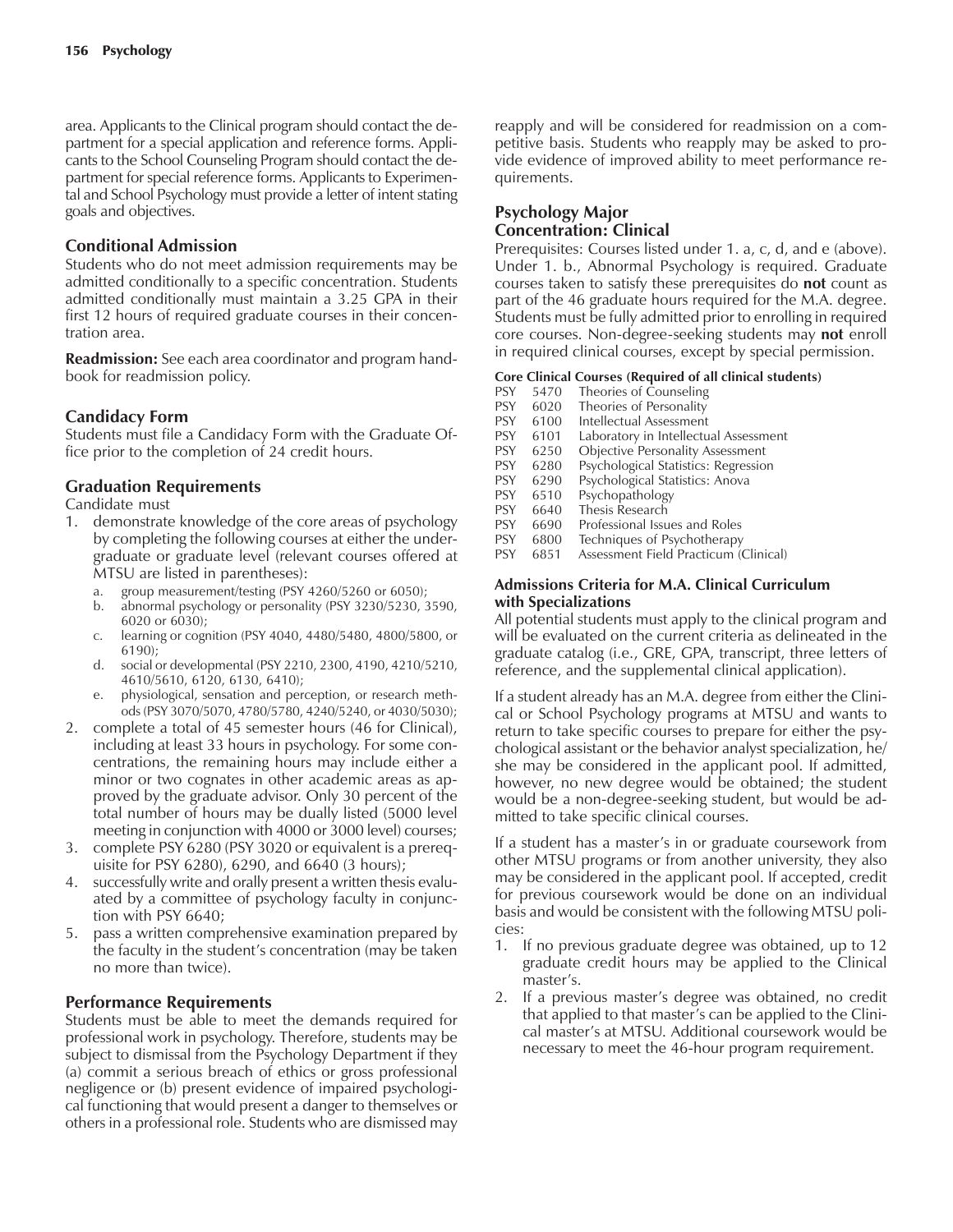Students should choose a specialization from within the major. **Psychological Assistant**

Courses are consistent with Tennessee law for CPA. This specialization consists of the core clinical courses plus a multicultural course and 9 hours of electives.

#### **Group A: Cultural Issues and Individual Differences (3 hours)**

| <b>PSY</b> | 5720 Multicultural Perspectives in Psychology and |
|------------|---------------------------------------------------|
|            | <b>Education</b>                                  |

|  | PSY 7100 Multicultural and Social Bases for Assessment and |
|--|------------------------------------------------------------|
|  | Intervention Practices                                     |

#### **Group B: Substantive Areas/Applied Areas of Formal Testing and Interventions (9 hours)**

| <b>PSY</b> | 5460 | Psychology of Happiness and Well Being             |
|------------|------|----------------------------------------------------|
| <b>PSY</b> | 5610 | Adult Psychology and Aging                         |
| <b>PSY</b> | 5780 | Human Neuropsychology                              |
| <b>PSY</b> | 5820 | Psychology of Language                             |
| <b>PSY</b> | 6120 | Developmental Psychology: Child                    |
| <b>PSY</b> | 6130 | Developmental Psychology: Adolescent               |
| <b>PSY</b> | 6190 | Advanced Cognitive Psychology                      |
| <b>PSY</b> | 6240 | Projective Measurements                            |
| <b>PSY</b> | 6340 | Behavioral Medicine: Theory and Application        |
| <b>PSY</b> | 6400 | Psychological Disorders of Children                |
| <b>PSY</b> | 6440 | Advanced Applied Behavioral Analysis               |
| <b>PSY</b> | 6500 | Behavioral Methodology                             |
| <b>PSY</b> | 6520 | Psychopharmacology                                 |
| <b>PSY</b> | 6530 | Psychology of Reading and Reading Development      |
| <b>PSY</b> | 6580 | Multivariate Data Analysis                         |
| <b>PSY</b> | 6710 | Community Psychology                               |
| <b>PSY</b> | 6750 | Psychology and Assessment of Learning Disabilities |
| <b>PSY</b> | 6770 | Assessment and Therapeutic Interventions for       |
|            |      | Children's Emotional Problems                      |
| PSY        | 6780 | Clinical Neuropsychology                           |
| <b>PSY</b> | 6820 | Family Therapy: Evaluation and Treatment Planning  |
| PSY        | 6890 | Consultation                                       |

PSY 7520 Assessment and Treatment of Addictions

#### **Behavior Analyst Option**

| Nine (9) hours from                        |                                              |  |  |  |  |
|--------------------------------------------|----------------------------------------------|--|--|--|--|
| 5480                                       | Learning Theories OR                         |  |  |  |  |
| 5490                                       | <b>Operant Conditioning</b>                  |  |  |  |  |
| 6440                                       | Advanced Applied Behavioral Analysis         |  |  |  |  |
| 6500                                       | Behavioral Methodology (and BA ethics)       |  |  |  |  |
| Choose three (3) hours from the following: |                                              |  |  |  |  |
| 6080                                       | Interventions with Children and Adolescents  |  |  |  |  |
| 6400                                       | Psychological Disorders of Children          |  |  |  |  |
| 6520                                       | Psychopharmacology                           |  |  |  |  |
| 6770                                       | Assessment and Therapeutic Interventions for |  |  |  |  |
|                                            | Children's Emotional Problems                |  |  |  |  |
| 6340                                       | Behavioral Medicine: Theory and Application  |  |  |  |  |
| 6350                                       | Laboratory in Behavioral Medicine            |  |  |  |  |
|                                            |                                              |  |  |  |  |

#### **Electives**

Students in the Clinical concentration must take 12 elective credits in addition to the required courses in the core area and the research area. No more than 6 of the 12 elective credits may be listed as 5000 level courses. In order to meet requirements for state licensure, the electives must be in the specific areas listed below.

#### **1. Students must choose at least 3 credits from the following list. (Up to 9 credits may be chosen from this list):**

- PSY 5780 Human Neuropsychology<br>PSY 6080 Interventions with Childre
- PSY 6080 Interventions with Children and Adolescents<br>PSY 6170 Group Counseling and Psychotherapy
- Group Counseling and Psychotherapy
- PSY 6340 Behavioral Medicine: Theory and Application
- PSY 6400 Psychological Disorders of Children<br>PSY 6440 Advanced Applied Behavioral Analy
- Advanced Applied Behavioral Analysis
- PSY 6520 Psychopharmacology<br>PSY 6820 Family Therapy: Evalu
- 
- PSY 6820 Family Therapy: Evaluation and Treatment Planning<br>PSY 6830 Techniques of Family Therapy Techniques of Family Therapy
- PSY 7520 Assessment and Treatment of Addictions

#### **No more than one of the following:** DCV  $6710$

| PSY 6/10 Community Psychology |
|-------------------------------|
| PSY 6890 Consultation         |

**No more than two of the following:**

- 
- PSY 6240 Projective Measurements<br>PSY 6750 Psychology and Assessme PSY 6750 Psychology and Assessment of Learning Disabilities<br>PSY 6770 Assessment and Therapeutic Interventions for
- Assessment and Therapeutic Interventions for
- Children's Emotional Problems
- PSY 6780 Clinical Neuropsychology

### **2. If students choose only 3 credits from the above list, they must choose AT LEAST 3 credits from the following:**

- Psychology of Happiness and Well-Being
- PSY 6030 Current Topics in Personality
- 
- PSY 6580 Multivariate Data Analysis<br>PSY 7100 Multicultural and Social Ba Multicultural and Social Bases for Assessment and Intervention Practices

#### **No more than one of the following (must be in addition to the course which meets prerequisite):**

- PSY 5610 Adult Psychology and Aging
- PSY 6120 Developmental Psychology: Child<br>PSY 6130 Developmental Psychology: Adole
- Developmental Psychology: Adolescent

#### **No more than one of the following:**

- PSY 6190 Advanced Cognitive Psychology
- PSY 6530 Psychology of Reading and Reading Development

| 3. If students need an additional 3 elective credits, they may |  |
|----------------------------------------------------------------|--|
| choose from the following:                                     |  |

- PSY 6390 Independent Research in Psychology: Clinical (1-3 credits)
- PSY 6630 Literature Review and Reading in Psychology: Clinical (1 credit)
- PSY 6870 Field Practicum (Clinical)

Professional liability insurance (\$1,000,000 each incident/\$3,000,000 annual aggregate) must be maintained throughout enrollment in the program, with a current insurance binder filed with the department at all times.

### **Psychology Major Concentration: Experimental**

The goal of the Experimental concentration in psychology is to prepare the student to be a research psychologist. The primary application of this degree is to prepare the student to enter a Ph.D. program in psychology. However, many industries and clinical settings are interested in students with the analytical and statistical skills of a research psychologist.

Experimental students need to have a strong background in the core areas of experimental psychology. This background can be met at the undergraduate level; however, these competencies may also be completed while enrolled in the program (see pre- and corequisites listed below). Beyond these competencies, students must take a small core of required courses and develop a specialization in one research area. Students may specialize in developmental, cognitive science, learning, or social/personality. Suggested courses for each specialization are listed below. Specific course requirements for each specialization must be submitted in a program of study and approved by three faculty members to include the student's graduate advisor and the experimental area coordinator. At least one committee member must have expertise in the chosen research specialization.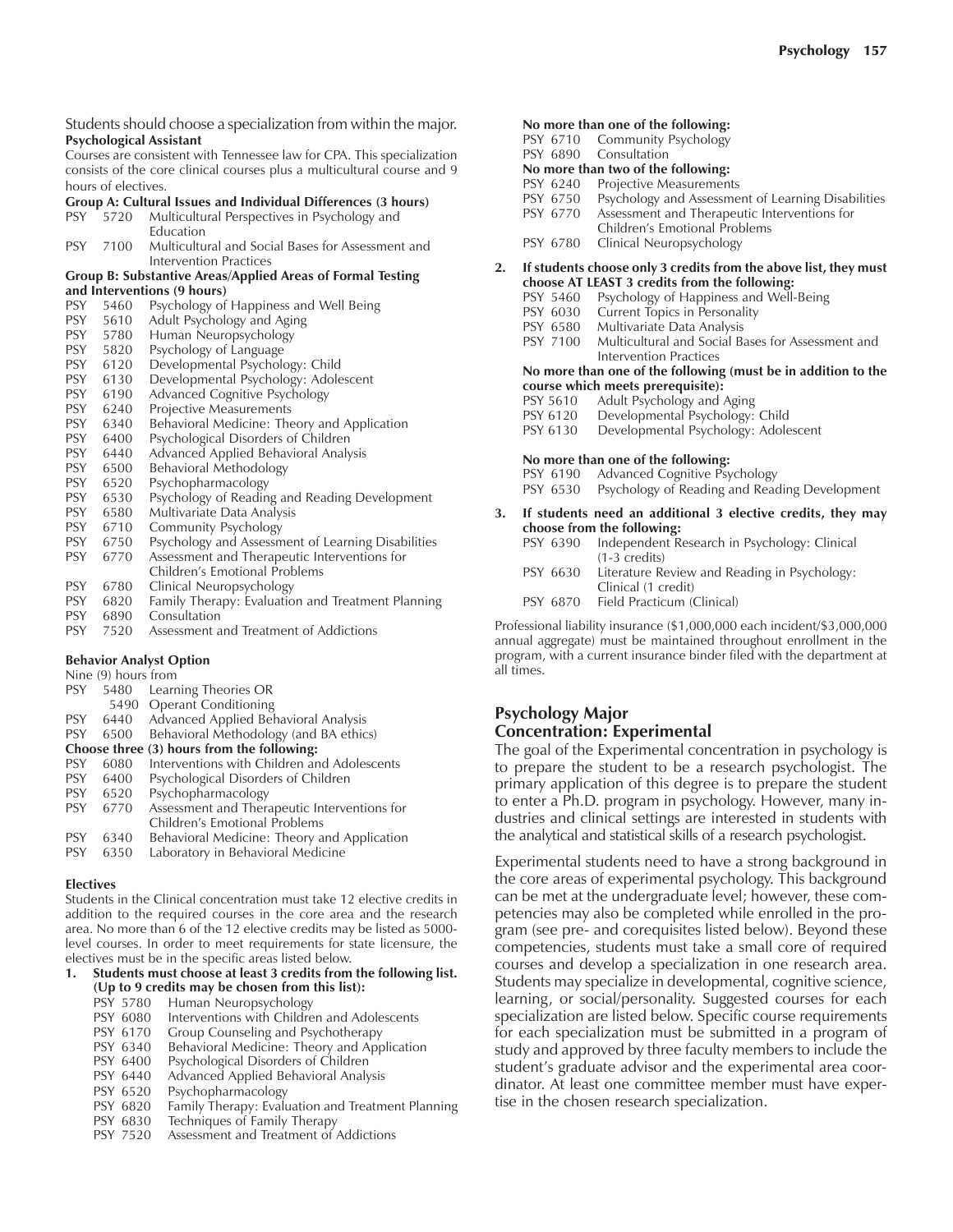**Prerequisites/Corequisites (may be met at the undergraduate level):** Students must complete courses in the following areas: 1) behavioral neuroscience or sensation and perception, 2) child or lifespan development, 3) learning or cognitive, 4) research methods, 5) statistics, and 6) social/personality. Students who have not taken these courses at the undergraduate level may take a 5000-level equivalent while in the graduate program.

#### **Core Courses**

| <b>PSY</b> | 6600 Independent Research in Psychology: |  |  |  |  |  |
|------------|------------------------------------------|--|--|--|--|--|
|------------|------------------------------------------|--|--|--|--|--|

General/Experimental (9 hours total) PSY 6670 Literature Review and Reading in Psychology: Behavioral Neuroscience (at least 3 hours)

Completion of an approved program of study in a research emphasis

#### **Suggested Courses in the Experimental Specializations Developmental**

| <b>PSY</b> | 5250                     | Psychology of Exceptional Children            |
|------------|--------------------------|-----------------------------------------------|
| <b>PSY</b> | 5610                     | Adult Psychology and Aging                    |
| <b>PSY</b> | 5620                     | Psychology of Women                           |
| <b>PSY</b> | 5820                     | Psychology of Language                        |
| <b>PSY</b> | 6120                     | Developmental Psychology: Child               |
| <b>PSY</b> | 6130                     | Developmental Psychology: Adolescent          |
| <b>PSY</b> | 6190                     | Advanced Cognitive Psychology                 |
| <b>PSY</b> | 6400                     | Psychological Disorders of Children           |
| <b>PSY</b> | 6410                     | Development Across the Lifespan               |
| <b>PSY</b> | 6530                     | Psychology of Reading and Reading Development |
|            | <b>Cognitive Science</b> |                                               |
| PSY        |                          | 5780 Human Neuropsychology                    |

| <b>PSY</b>         | 5800 | Cognition: Thinking and Reasoning             |  |  |  |
|--------------------|------|-----------------------------------------------|--|--|--|
| <b>PSY</b>         | 5820 | Psychology of Language                        |  |  |  |
| <b>PSY</b>         | 6190 | Advanced Cognitive Psychology                 |  |  |  |
| <b>PSY</b>         | 6530 | Psychology of Reading and Reading Development |  |  |  |
| <b>PSY</b>         | 6560 | Computer-Based Statistical Packages           |  |  |  |
| <b>PSY</b>         | 6580 | Multivariate Data Analysis                    |  |  |  |
| Social/Personality |      |                                               |  |  |  |
| DC <sub>V</sub>    |      | $0.00 \, \text{G}$                            |  |  |  |

| <b>PSY</b> | 5380 | <b>Group Dynamics</b> |
|------------|------|-----------------------|
|            |      |                       |

- PSY 5390 Persuasion
- PSY 5420 Experimental Social Psychology<br>PSY 5440 Social Psychology of Close Rela
- PSY 5440 Social Psychology of Close Relationships
- PSY 5450 Psychology of the Self
- PSY 6020 Theories of Personality
- PSY 6030 Current Topics in Personality<br>PSY 6190 Advanced Cognitive Psycholo
- 6190 Advanced Cognitive Psychology
- PSY 6380 Work Group Effectiveness
- PSY 6560 Computer-Based Statistical Packages
- PSY 6580 Multivariate Data Analysis

## **Learning**

| --------   |      |                                      |
|------------|------|--------------------------------------|
| <b>PSY</b> | 5490 | <b>Operant Conditioning</b>          |
| <b>PSY</b> | 5800 | Cognition: Thinking and Reasoning    |
| <b>PSY</b> | 6190 | Advanced Cognitive Psychology        |
| <b>PSY</b> | 6440 | Advanced Applied Behavioral Analysis |
|            |      |                                      |

- PSY 6560 Computer-Based Statistical Packages
- A 12-hour minor in biology or other related field

### **Psychology Major Concentration: Industrial/Organizational**

#### **Prerequisite/Corequisite**

Introductory course in I/O Psychology such as

|  | PSY 3320 Introduction to Industrial and Organizational Psychology |  |
|--|-------------------------------------------------------------------|--|
|  |                                                                   |  |

### **Required**

| <b>PSY</b> |      | 6070 Advanced Industrial Organizational Training |
|------------|------|--------------------------------------------------|
|            |      | and Development                                  |
| <b>DCV</b> | 6090 | Practicum: Industrial/Organizational Psychology  |

6090 Practicum: Industrial/Organizational Psychology

- PSY 6300 Literature Review and Reading in Psychology: Industrial/Organizational
- PSY 6320 Performance Appraisal and Job Analysis
- PSY 6330 Professional Issues in Industrial/Organizational Psychology
- PSY 6420 Advanced Personnel Selection and Placement<br>PSY 6450 Advanced Organizational Psychology
- Advanced Organizational Psychology
- PSY 6570 Psychological Research Methods in Human Resource Management

#### **Two of the following four courses**

- PSY 5290 Wage and Salary Administration
- PSY 5370 Motivation and Work Attitudes<br>PSY 6360 Organizational Change and De
- Organizational Change and Development
- PSY 6380 Work Group Effectiveness

### **Electives (not an inclusive list; consult advisor)**<br>PSY 5340 Human Factors Psychology

- 5340 Human Factors Psychology
- PSY 5350 Safety Psychology
- PSY 6370 Organizational Skills

### **Psychology Major Concentration: Quantitative**

#### **Required**

- PSY 6050 Psychological Testing<br>PSY 6210 Advanced Psychomet
- Advanced Psychometrics
- PSY 6460 Factor Analysis and Related Methods
- 
- PSY 6490 Practicum: Quantitative Psychology<br>PSY 6560 Computer-Based Statistical Packages Computer-Based Statistical Packages
- PSY 6580 Multivariate Data Analysis

#### **Two of the following:**

- PSY 6470 Computer Simulation in the Behavioral Sciences
- PSY 6480 Advanced Topics in Quantitative Psychology
- 
- PSY 6550 Structural Equation Modeling<br>PSY 6600 Independent Research in Psyc 6600 Independent Research in Psychology:
- General/Experimental, 3 credits
- STAT 5190 Mathematical Statistics II
- STAT 5370 Nonparametric Statistics

#### **Electives**

Two six-hour cognates or a 12-hour minor from any sub-area in psychology or related areas with the permission of the academic advisor.

#### **Psychology Major Concentration: Pre-Specialist in Education: School Psychology**

The School Psychology program includes two degrees. Program completion and endorsement for a State Department of Education license requires successful completion of both degrees. The M.A. portion of the program comes first. The Ed.S. is an advanced degree. It is only available to students who have master's degrees in school psychology. Respecializing students from other master's programs in psychology or counseling may apply, but they will be required to complete deficiencies. The school psychology program is field based. As such, a student is required to be continuously enrolled in at least one field-based course every semester from the completion of PSY 6140 until the completion of the program. PSY 6960, 6980, 7080, and 7810 are field-based courses. Tennessee teacher licensing in school psychology is obtained through MTSU's program. In addition to completing the M.A. and Ed.S. degrees, candidates must earn an acceptable score on the School Psychology PRAXIS test.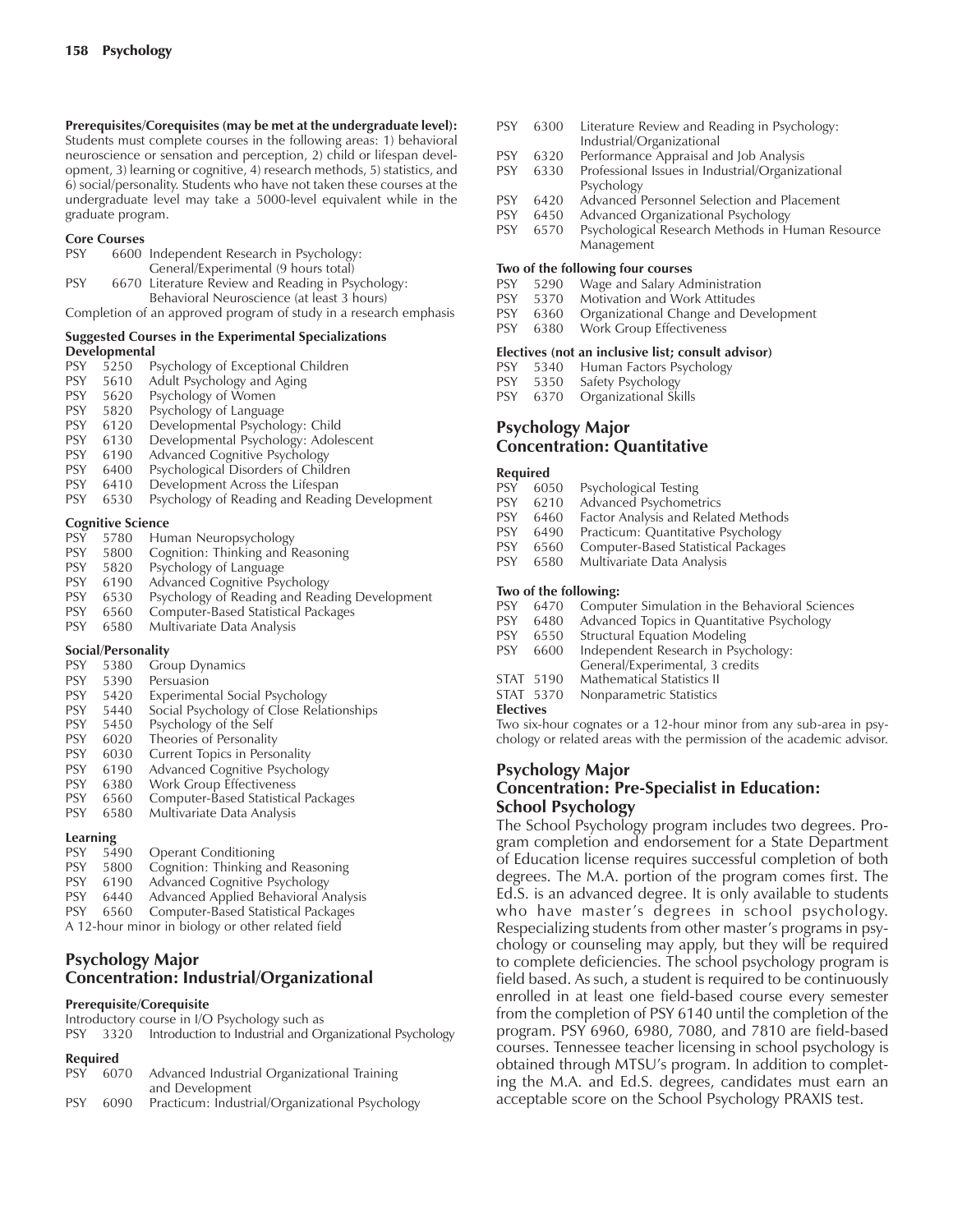#### **Required**

| <b>PSY</b> | 6060 | School Psychology                                  |  |  |  |  |
|------------|------|----------------------------------------------------|--|--|--|--|
| <b>PSY</b> | 6080 | Interventions with Children and Adolescents        |  |  |  |  |
| <b>PSY</b> | 6100 | Intellectual Assessment                            |  |  |  |  |
| <b>PSY</b> | 6101 | Laboratory in Intellectual Assessment              |  |  |  |  |
| <b>PSY</b> | 6140 | Practicum: School Psychology                       |  |  |  |  |
| <b>PSY</b> | 6750 | Psychology and Assessment of Learning Disabilities |  |  |  |  |
| <b>PSY</b> | 6760 | <b>Educational Assessment</b>                      |  |  |  |  |
| <b>PSY</b> | 6770 | Assessment and Therapeutic Interventions for       |  |  |  |  |
|            |      | Children's Emotional Problems                      |  |  |  |  |
| <b>PSY</b> | 6890 | Consultation                                       |  |  |  |  |
|            |      |                                                    |  |  |  |  |

PSY 6950 Literature Review and Reading in Psychology: School

Professional liability insurance, coverage amount at the student's discretion, must be maintained throughout enrollment in the program, with a current insurance binder filed with the department at all times.

### **Requirements for the Master of Education**

#### **School Counseling Major**

This M.Ed. is a 49-semester hour program designed to train counselors for work in the schools pre-K through 12. The concentration is developmental with a prevention/intervention focus. The curriculum covers the eight core areas required by the Council for Accreditation of Counseling and Related Education Programs (CACREP) as well as State Department of Education licensing standards. Students will be evaluated for readiness prior to placement in practicums and internship. One hundred hours of practicum, 600 total hours in two internships, plus an additional 60 hours school experience for persons not licensed to teach are required. Students seeking Tennessee School counseling licensure must request recommendation from a committee of faculty. Completion of the program is not a guarantee of the recommendation for licensure.

Candidate must

- 1. be evaluated by a committee composed of psychology faculty members and practicing school counselors for admission.
- 2. file a Candidacy Form with the Graduate Office prior to the completion of 24 credit hours.
- 3. complete 49 semester hours with no more than 30 percent of the total degree hours dual-listed as undergraduate/graduate hours.
- 4. successfully complete a written comprehensive examination (may be taken no more than twice).

#### **Performance Requirements**

Students must be able to meet the demands required for professional work in psychology. Therefore, students may be subject to dismissal from the Psychology Department if they (a) commit a serious breach of ethics or gross professional negligence, or (b) present evidence of impaired psychological functioning that would present a danger to themselves or others in a professional role. Students who are dismissed may reapply and will be considered for readmission on a competitive basis. Students who reapply may be asked to provide evidence of improved ability to meet performance requirements.

#### **Prerequisite/Corequisite:**

PSY 3020 Basic Statistics for Behavioral Science

#### **Required**

| <b>PSY</b>            | 5470 | Theories of Counseling                                 |  |  |  |
|-----------------------|------|--------------------------------------------------------|--|--|--|
| PSY.                  | 5720 | Multicultural Perspectives in Psychology and Education |  |  |  |
| <b>PSY</b>            | 6150 | <b>Career Counseling</b>                               |  |  |  |
| PSY.                  | 6160 | Foundations of School Counseling                       |  |  |  |
| <b>PSY</b>            | 6170 | Group Counseling and Psychotherapy                     |  |  |  |
|                       |      | (with PSY 6180 Laboratory)                             |  |  |  |
| PSY                   | 6220 | Organization and Administration of School              |  |  |  |
|                       |      | <b>Counseling Services</b>                             |  |  |  |
| PSY.                  | 6230 | Legal and Ethical Issues in School Counseling          |  |  |  |
| <b>PSY</b>            | 6260 | Pre-Practicum in Counseling                            |  |  |  |
| PSY                   | 6270 | Practicum in School Counseling                         |  |  |  |
| PSY.                  | 6410 | Development Across the Lifespan                        |  |  |  |
| PSY.                  | 6610 | Introduction to Educational and Psychological Research |  |  |  |
| PSY                   | 6920 | Internship: Secondary School Counseling                |  |  |  |
| PSY.                  | 6930 | Internship: Elementary School Counseling               |  |  |  |
| <b>PSY</b>            | 6890 | Consultation                                           |  |  |  |
| One of the following: |      |                                                        |  |  |  |
| PSY                   | 5250 | Psychology of Exceptional Children                     |  |  |  |
| PSY.                  | 6400 | Psychological Disorders of Children or SPED 6800       |  |  |  |
| One of the following: |      |                                                        |  |  |  |
| <b>PSY</b>            | 5260 | Introduction to Psychological Testing                  |  |  |  |
| <b>PSY</b>            | 6050 | Psychological Testing                                  |  |  |  |

Professional liability insurance, coverage amount at the student's discretion, must be maintained throughout enrollment in the program, with a current insurance binder filed with the program coordinator at all times.

#### **For Candidates Not Holding a Tennessee Teacherís License**

Candidates without a teacher license must meet these additional requirements if they intend to seek recommendation for licensing as a school counselor in Tennessee.

- 1. Have on the transcript a course in Survey of Exceptional Children.
- 2. Take and pass with at least a grade of B ELED 5201, Observation and Participation. This is a program prerequisite.
- 3. Take and pass (per SDE criteria) the Praxis II-Specialty Area Test.

### **Requirements for the Specialist in Education**

#### **Curriculum and Instruction Major Concentration: School Psychology**

The School Psychology program is field-based. As such, a student is required to be continuously enrolled in at least one field-based course every semester from the completion of PSY 6140 until the completion of the program. PSY 6960, 6980, 7080, and 7810 are field-based courses. The policy excludes summer sessions.

Tennessee teacher licensing in School Psychology is obtained through MTSUís program. Licensing requires four things: (1) completion of the Ed.S. with a concentration in School Psychology, (2) 1,200 hours of internship in school psychology, (3) acceptable scores on the school psychology Praxis Test, and (4) verification of readiness for independent practice by an internship supervisor.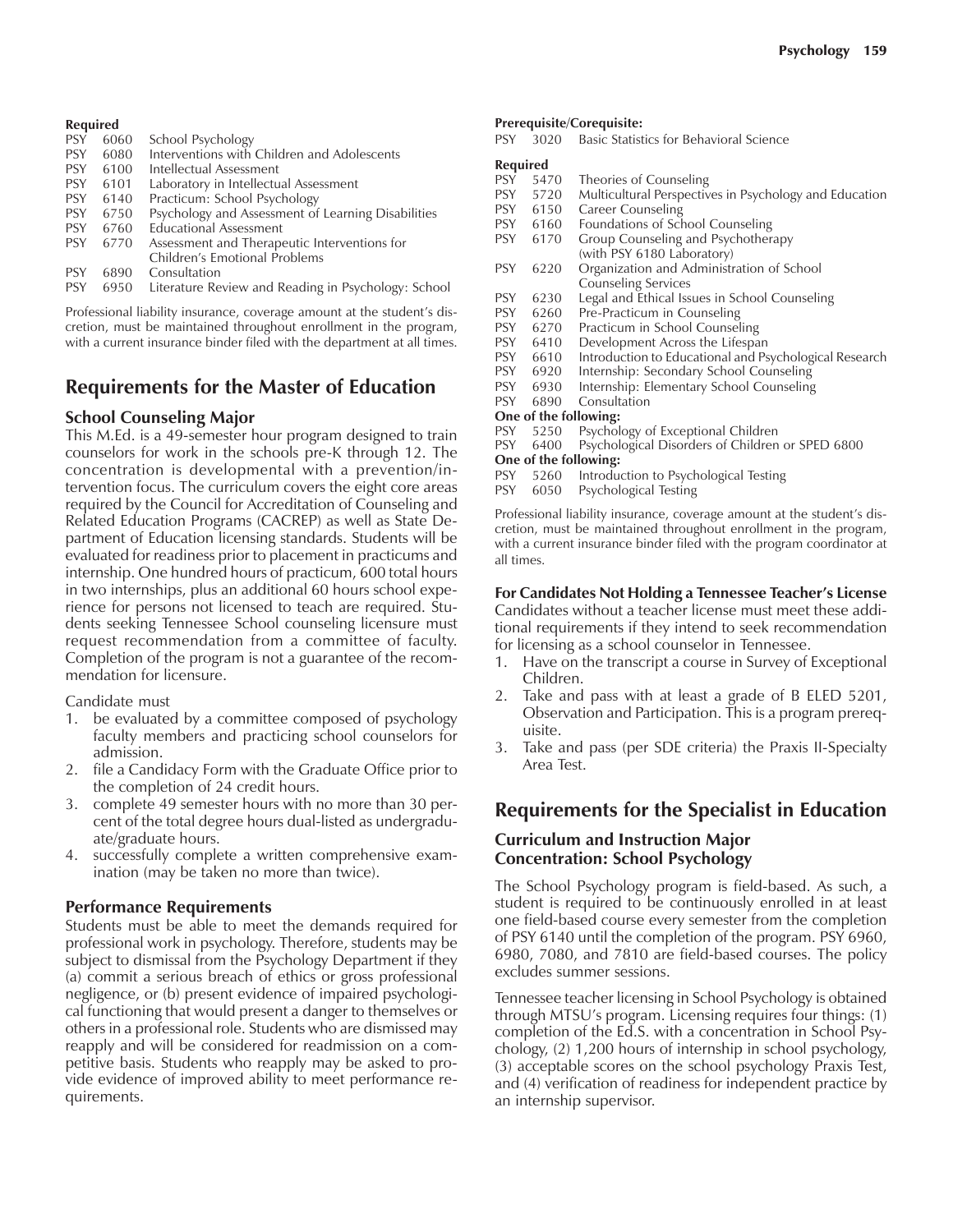### Candidate must

- 1. hold a master's degree in psychology, educational psychology, or school counseling and normally should have completed all courses listed under the M.A. program for the Pre-Specialist in Education: School Psychology concentration.
- 2. complete a minimum of 30 semester hours.
- 3. file a Candidacy Form with the Graduate Office prior to the completion of 24 credit hours.
- 4. satisfy a residency requirement consisting of (a) the completion of 18 semester hours of graduate study within a 12-month period, and (b) full-time enrollment (at least 9 semester hours) for at least one semester.
- 5. complete the following courses during graduate studies. These areas are required and are based on National Association of School Psychologists standards.

#### **a. Psychological Foundations**

- 1. Biological Bases of Behavior (PSY 5240 or 6520 or 6780)
- 2. Cultural Diversity (PSY 7100)
- 3. Child/Adolescent Development (PSY 6120 or 6130)
- 4. Human Exceptionalities (Individual Differences) (PSY 5250 or 6400)
- 5. Human Learning (PSY 5480 or 6190)
- 6. Social Bases of Behavior (PSY 7100)

#### **b. Educational Foundations**

- 7. Instruction and Remedial Techniques (Instructional Design) (PSY 6530)
- 8. Organization and Operation of Schools (SPSE 7130 and FOED 7060)

#### **c. Assessment (Diverse Models)**

- 9. Learning Disabilities (PSY 6750 and 6760)
- 10. Intelligence (PSY 6100 and 6101)
- 11. Personality (PSY 6770)
- **d. Interventions (Direct and Indirect)**
	- 12. Consultation (Systems and Organizational Change) (PSY 6890)
	- 13. Individual Counseling (PSY 6080 and 7080)
	- 14. Group Counseling (PSY 6080 and 7080)
	- 15. Behavior Management (PSY 6440)
- **e. Statistics/Research Methodologies**
	- 16. Statistics (PSY 6280)
	- 17. Evaluation (PSY 6440 or FOED 7610)
	- 18. Measurement (PSY 6290)

### **f. Professional School Psychology**

- 19. History and Foundations (PSY 6060)
- 20. Legal and Ethical Issues (PSY 6060)
- 21. Professional Issues/Standards (PSY 6140)
- 22. Role and Function (PSY 6140)
- 23. Alternative Models (PSY 6140)
- 24. Emergent Technologies (PSY 6060);
- Six-hour cognate (only for students who have completed a thesis) 6. receive preparation (at least a portion of a course) in each of the following 24 areas during graduate studies; these areas are based on National Association of School Psychologists standards
	- a. Psychological Foundations
		- 1. Biological Bases of Behavior
		- 2. Cultural Diversity
		- 3. Child/Adolescent Development
		- 4. Human Exceptionalities (Individual Differences)
		- 5. Human Learning
		- 6. Social Bases of Behavior
- b. Educational Foundations
	- 7. Instruction and Remedial Techniques (Instructional Design)
	- 8. Organization and Operation of Schools
- c. Assessment (Diverse Models)
	- 9. Learning Disabilities
	- 10. Intelligence
	- 11. Personality
- d. Interventions (Direct and Indirect)
	- 12. Consultation (Systems and Organizational Change)
	- 13. Individual Counseling
	- 14. Group Counseling
- 15. Behavior Management e. Statistics/Research Methodologies
	- 16. Statistics
		- 17. Evaluation
	- 18. Measurement
- f. Professional School Psychology
	- 19. History and Foundations
	- 20. Legal and Ethical Issues
	- 21. Professional Issues/Standards
	- 22. Role and Function
	- 23. Alternative Models
	- 24. Emergent Technologies;
- 7. complete 7810, an internship of 1200 hours after completion of the M.A. degree courses.

#### 8. successfully complete a written comprehensive examination (may be taken no more than twice).

Professional liability insurance, coverage amount at the student's discretion, must be maintained throughout enrollment in the program, with a current insurance binder filed with the program coordinator at all times.

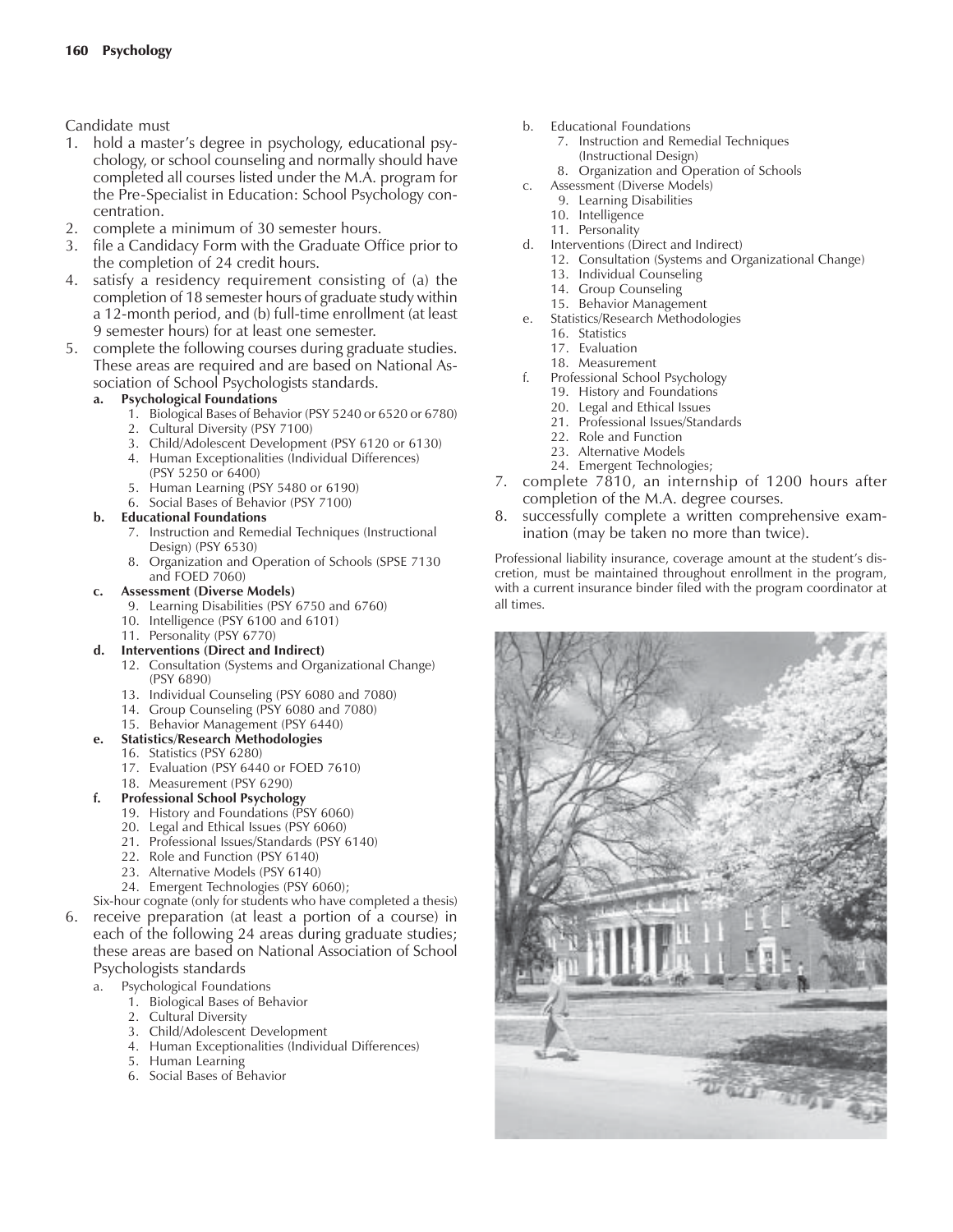### **Courses in Psychology [PSY]**

- **5030 Psychology of Sensation and Perception.** Three credits. Prerequisite: PSY 1410. Modern theories of perception as they relate to knowledge of the external world through perceptual acquaintance. Philosophy of perception, history of sensory psychology, physiological mechanisms of perception, and ecological determinants of perceptual capabilities.
- **5050 Applied Psychopharmacology.** Three credits. Impact of drugs on behavior in today's society. The nature of drug use, abuse, psychological and physiological dependence examined.
- **5060 Sport Psychology.** Three credits. Prerequisite: PSY 1410 or consent of instructor. (Same as ATHC 5060.) Application of psychological principles, motivational research, and social/psychological findings to the arena of sports. Theory and application of performance enhancement and teamwork in sports.
- **5070 Research Methods.** Four credits. Prerequisite: PSY 3020. Analysis of methodological issues in psychological research. Offers skills in the formulation, execution, interpretation, and presentation of psychological investigations. Three hours lecture and one one-hour laboratory.
- **5120 Psychology of Criminal Behavior.** Three credits. Survey of theory and research pertaining to criminal behavior, covering topics such as mental illness and crime, criminal homicide, assault, and sex offenses.
- **5130 Laboratory in Psychology of Sensation and Perception.** One credit.
- **5150 Laboratory in Behavioral Neuroscience.** One credit.
- **5160 Laboratory in Human Factors Psychology.** One credit.
- **5170 Laboratory in Experimental Social Psychology.** One credit.
- **5180 Laboratory in Learning Theories.** One credit.
- **5210 Adolescent Psychology.** Three credits. Physiological, emotional, mental, and social characteristics of adolescent development, including primary vectors of influence.
- **5220 Correctional Psychology.** Three credits. Law enforcement, delinquency, and criminal psychology, including psychological evaluation, classification, therapy, and rehabilitation. Special classifications. Field problems. Preventive implications.
- **5230 Abnormal Psychology.** Three credits. Patterns of maladaptive behavior, including anxiety, depression, schizophrenia, antisocial behavior, and mental retardation.
- **5240 Behavioral Neuroscience.** Three credits. The role of the brain in those areas which are typically considered by psychology, such as sensory and motor functions, motivation, higher mental functions, and mental disorders.
- **5250 Psychology of Exceptional Children.** Three credits. Identification and etiology of patterns of exceptionality, with consideration given to behavioral manifestations and preventive and correctional programs.
- **5260 Introduction to Psychological Testing.** Three credits. Modern practices in test construction, selection, and application to classroom and guidance situations. (Student required to participate as principal and subject in administration, scoring, profiling, and in making predictions based on test results.)
- **5290 Wage and Salary Administration.** Three credits. Analysis of theory and practice in administering compensation. Practices and issues related to job analysis, job evaluation, wage and salary administration, incentive plans, and legal considerations.
- **5320 Introduction to Industrial/Organizational Psychology.** Three credits. Applications of psychology to business and industry: employee selection, performance appraisal, training, leadership, motivation, work environment, job design, safety, and work stress.
- **5340 Human Factors Psychology.** Three credits. Prerequisite: PSY 3320/5320 or consent of instructor. The process of designing for human use. Considers individual differences, visual, auditory, and tactile displays, anthropometry, illumination, noise, humans in motion, and space and environmental studies.
- **5350 Safety Psychology.** Three credits. Basic theories of accident causation, safety research literature, methods of accident prevention, and industrial hygiene.
- **5370 Motivation and Work Attitudes.** Three credits. Understanding and application of motivation theories, particularly in the workplace. Emotions; work attitudes, such as job satisfaction; organizational commitment and organizational culture; effects on performance; measurement.
- **5380 Group Dynamics.** Three credits. Functioning of groups. Includes development of group structure, group conflict, cohesion, social influence, leadership, group productivity, group decision making, and growth groups.
- **5390 Persuasion.** Three credits. Survey and analysis of theory and research on interpersonal influence. Applications of findings to various areas of human experience.
- **5420 Experimental Social Psychology.** Three credits. Prerequisite: PSY 2210. Survey of research rationales, strategies, procedures, and methodologies. Ethical concerns and special problems in human subject research.
- **5440 Social Psychology of Close Relationships.** Three credits. Prerequisites: PSY 1410 and 2210. Theoretical and empirical issues in the scientific study of adult, close relationships from a social psychological perspective: initial attraction, relationship formation and maintenance, and dissolution. (Not a course in the broad area of marriage and the family; See CDFS 3320 Family Relationships and SOC 2500 Marriage and Family.)
- **5450 Psychology of the Self.** Three credits. Historical and contemporary theory and research on the self and self-related topics. Definitional and measurement issues, the self as a structure and a process, self-development across the lifespan, and factors affecting self-perception and self-evaluation.
- **5460 Psychology of Happiness and Well-Being.** Three credits. Prerequisite: PSY 1410. Recommended: PSY 2210 and PSY 3230. Survey of the theoretical and research literature in the areas of subjective well-being, happiness, life satisfaction, stress-resistant personality styles, and self-actualizations.
- **5470 Theories of Counseling.** Three credits. Integration of the major theories of counseling and psychotherapy and their application.
- **5480 Learning Theories.** Three credits. Research and experiments in learning and the related growth of the major theories of learning with emphasis on classical and instrumental conditioning and related topics.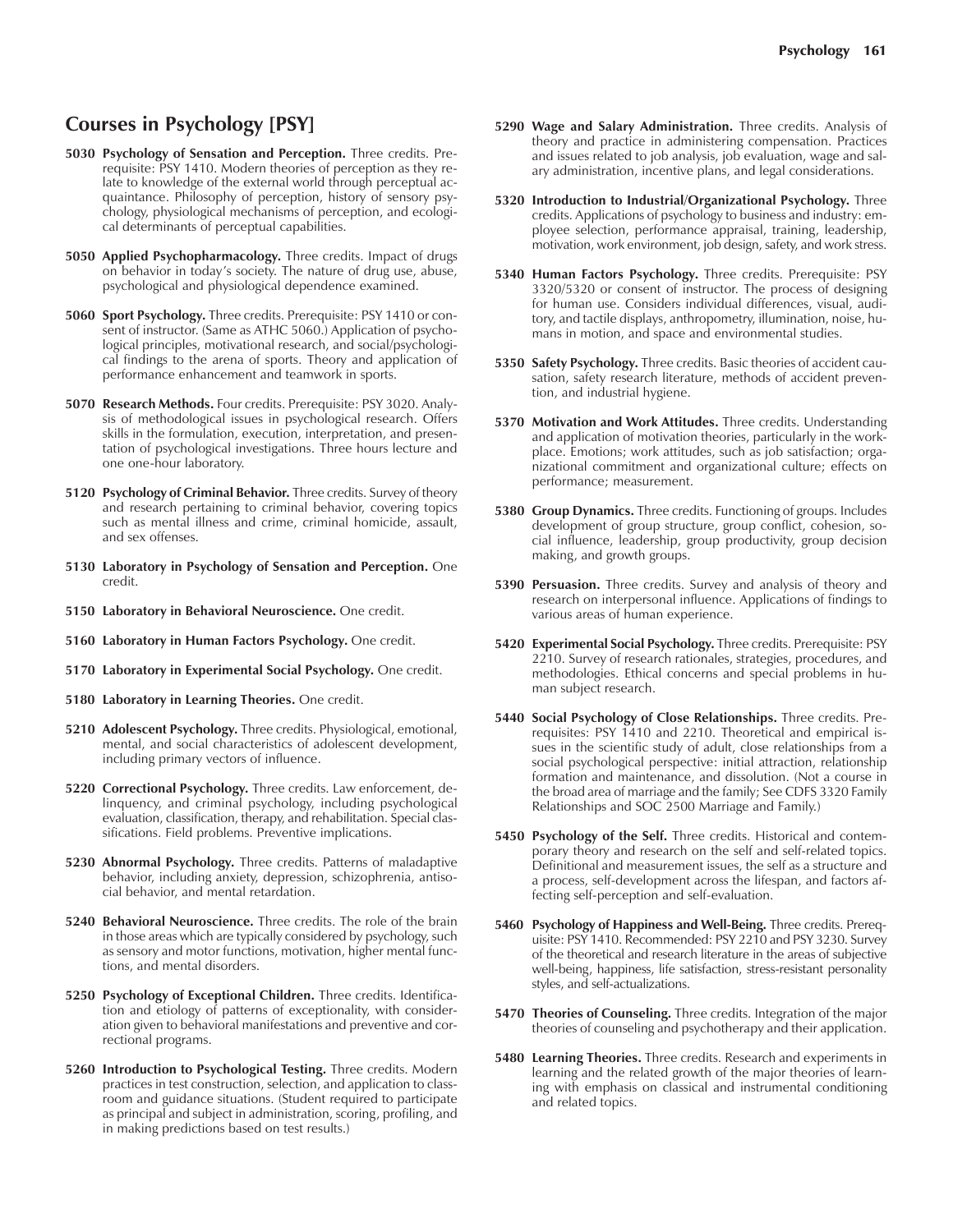- **5490 Operant Conditioning.** Three credits. Prerequisite: PSY 1410. Philosophy of B.F. Skinner's behaviorism explored in his own writings and those of his followers and critics. Current applications of behaviorism in all areas of psychology (child, marriage and family, animal conditioning, mental health, addictions, etc.) also examined.
- **5600 Psychosexual Adjustment.** Three credits. Psychological, cultural, and biological facets of the human sexual experience. Attitudes and behaviors, variances and dysfunctions, implications, and strategies for intervention.
- **5610 Adult Psychology and Aging.** Three credits. A survey of the research on adult development with emphasis on old age. Examines the physical, intellectual, social, vocational, and personality changes during the adult years.
- **5620 Psychology of Women.** Three credits. Psychological impact of the culture on women's attitudes, roles, aspirations, problems, and personality development.
- **5630 Death and Dying.** Three credits. An experiential course covering the folklore of thanatology, the funeral industry, handling grief, counseling the bereaved, the hospice concept. Objectives include an attempt to view death with equanimity and personal growth through confronting death.
- **5650 Health Psychology.** Three credits. Prerequisite: PSY 1410 or consent of instructor. Psychological factors and principles involved in the study of correlates of health and illness, disease prevention, therapeutic interventions, and rehabilitative strategies.
- **5655 Foundations of Mental Health Counseling.** Three credits. Prerequisites: PSY 1410 and 3230 or equivalent. History, roles, and duties of the professional mental health counselor. Managed care and third party reimbursement issues, administration and supervision of mental health services, and other salient issues relating to the role of the professional mental health counselor. Preparation for graduate-level training in mental health counseling.
- **5660- Psychology Seminar.** One credit each. Representative and inte-**5680** grative study of scientific journals of the field. May be taken for
	- total of three credits.
	- **5660 Industrial-Social**
	- **5670 Clinical-Personality**
	- **5680 General-Experimental**
- **5700 History and Systems of Psychology.** Three credits. A survey of the history and intensive coverage of current systems of psychology.
- **5720 Multicultural Perspectives in Psychology and Education.** Three credits. Theories and research relative to the education of multiethnic/racial minorities. Relation of culture and socialization to learning styles, assessment practices, and counseling considerations.
- **5740- Apprenticeship.** One to three credits each. Supervised practi-**5770** cal experience utilizing psychological principles and tools in an
	- established organization.
	- **5740 Child**
	- **5750 Pre-Clinical**
	- **5760 Adolescent**
	- **5770 Gerontology**
- **5780 Human Neuropsychology.** Three credits. Prerequisite: PSY 5240 or consent of instructor. Organization and function of specific brain areas and the behavioral deficits and changes resulting from focal and diffuse brain damage.
- **5800 Cognition: Thinking and Reasoning.** Three credits. Research and theory on thinking and reasoning and their roles in complex cognitive processes such as comprehension and higher learning, memory encoding and retrieval, mental model construction, hypothesis testing, goal setting and planning, problem solving, judgment and decision making, intelligence, and creativity.
- **5820 Psychology of Language.** Three credits. Prerequisite: PSY 1410. A cognitive approach to how people learn and use language to communicate. Covers basic psycholinguistics (production, perception, comprehension, and mental representation), language acquisition, and applied psycholinguistics (bilingualism, language disorders, and machine language).
- **6000 Orientation to School Psychology.** One credit. Introduction to a career as a school psychologist. Uses appropriate materials from the National Association of School Psychologists as well as relevant court decisions and legislative acts to orient students to school psychology.
- **6010 Clinical Interventions.** Three credits. Prerequisites: Admission to the clinical program or permission of instructor; PSY 6510, 6800, and 6840. A supervised experience in which the student learns how to apply techniques of clinical interviewing for the purpose of developing, implementing, and evaluating treatment plans for clients. Liability insurance required prior to enrollment.
- **6020 Theories of Personality.** Three credits. Examines traditional schools of personality theory and current developments within each.
- **6030 Current Topics in Personality.** Three credits. Examines current research findings on personality traits and personality-related processes.
- **6040 Topics in Industrial/Organizational Psychology.** Three credits. Focus on practical aspects of functioning as a professional in the field. Current issues, recent developments, and less-traditional relevant areas.
- **6050 Psychological Testing.** Three credits. Prerequisite: PSY 3020 or equivalent. Modern practices in test construction, selection, and application; legal guidelines, reliability, and validity. Intelligence, abilities, interests, attitudes, values, and personality testing. Students required to participate as examiners and subjects in administering, scoring, profiling, and in making predictions based on test results.
- **6060 School Psychology.** Three credits. An introduction with particular emphasis on the psychosocial perspective. Adaptive instruction of behavior measures included, as are observations of classrooms and teacher interviews.
- **6070 Advanced Industrial Organizational Training and Development.** Three credits. Prerequisite: PSY 3020 or equivalent. Theory and methodology used in the training and development of human resources in organizations: needs assessment, program development, program evaluation, and legal and special issues in training and development.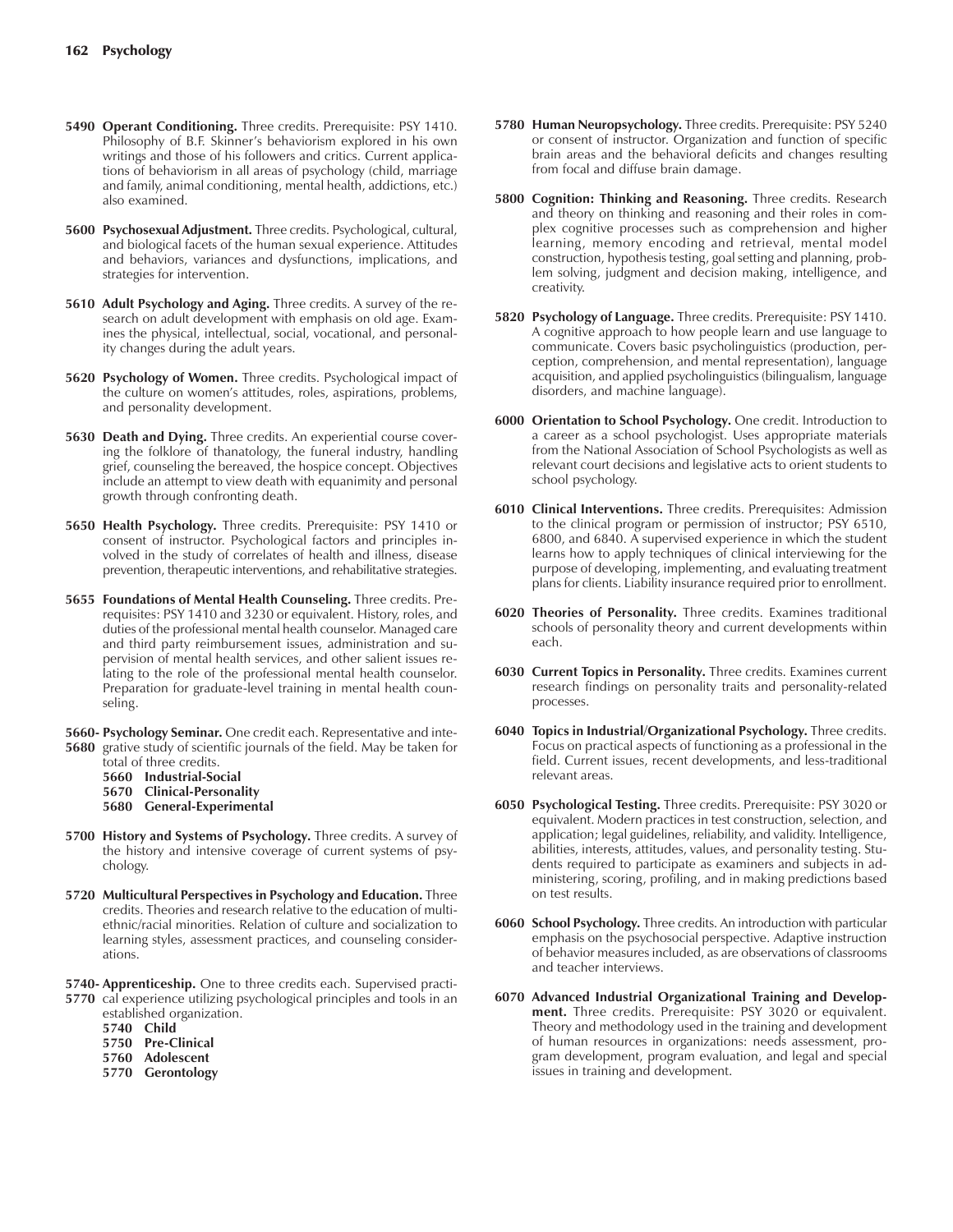- **6080 Interventions with Children and Adolescents.** Three credits. Prerequisite: PSY 5250 or 6400 or permission of instructor. Theoretical and practical issues related to interventions with children and adolescents exhibiting behavioral and emotional problems. Intervention strategies for specific problems. Experience designing and evaluating intervention plans. Legal, ethical, and practical issues.
- **6090 Practicum: Industrial/Organizational Psychology.** Three credits. Prerequisite: Consent of instructor. Supervised experience in industry, business, or government using psychological principles at a professional, applied level.
- **6100 Intellectual Assessment.** Three credits. Prerequisite: PSY 4260/ 5260 or 6050. Practical didactic instruction in theory and practice of intelligence testing. Practical supervised experience in rapport, administration, scoring, and interpretation of individual intelligence tests for all age levels. Liability insurance is required.
- **6101 Laboratory in Intellectual Assessment.** One credit. Skill development in completing intellectual assessments, calculating scores, and conducting parent conferences in a laboratory setting.
- **6110 Advanced Educational Psychology.** Three credits. Applies and integrates psychological facts, principles, and techniques to the learning situation, including aspects of human development, learning, counseling, measurement, and evaluation.
- **6120 Developmental Psychology: Child.** Three credits. Survey of research including prenatal, neonatal, and general physical development, emotional development, cognitive development, and social and personality development. Observations.
- **6130 Developmental Psychology: Adolescent.** Three credits. Survey of research on adolescence from a biopsychosocial perspective. Student observation and study of developing adolescents from cognitive, biological, social, and psychological frameworks.
- **6140 Practicum: School Psychology.** Three credits. Prerequisite: 15 semester hours of related graduate credits, including 6060, 6100, 6750, and 6770. Supervised assessment of low incidence learning and adjustment problems with follow-up parent, teacher, and administrator conferences. Practicum experience includes 90 hours of supervised work with a practicing, certified, fulltime psychologist. At least 50 percent of the practicum placement shall be in a school setting. Liability insurance required prior to enrollment.
- **6150 Career Counseling.** Three credits. Prerequisites: PSY 5260 (or 6050) and 6260 or permission of department. History, theory, and issues related to career development, career choice, and career education in grades K-12. Demonstration of the ability to teach career information seeking behavior and decision-making skills.
- **6160 Foundations of School Counseling.** Three credits. History, foundations, philosophy, and principles of developmental school counseling; roles and functions of school counselors, including professional and personal requirements.
- **6170 Group Counseling and Psychotherapy.** Three credits. Prerequisites: PSY 5470 or 6020; PSY 6260 or 6010; permission of instructor. Corequisite: PSY 6180. Group process, ethics, and techniques. Application of counseling theory, group procedures, sociometrics, and group dynamics to interpersonal relations, mental health, school, and industrial settings. Supervised experience. Liability insurance required prior to enrollment.
- **6180 Laboratory in Group Counseling and Psychotherapy.** One credit.
- **6190 Advanced Cognitive Psychology.** Three credits. Topic-oriented overview of cognitive psychology. Models of attention, perception, memory, language, reasoning, problem solving, and decision making. Issues in cognitive development and cognitive neuropsychology.
- **6200 Laboratory in Advanced Cognitive Psychology.** One credit.
- **6210 Advanced Psychometrics.** Three credits. Prerequisites: PSY 6050 and 6280 or equivalents. Classical test theory and item response theory. Model, assumptions, and problems of classical test theory. Mathematical model, parameter estimation, and adaptive testing procedures using item response theory. Both theories will be utilized for test construction.
- **6220 Organization and Administration of School Counseling Services.** Three credits. Prerequisite: PSY 6160. Organizing, administering, and managing the various components of a developmental school guidance and counseling program.
- **6230 Legal and Ethical Issues in School Counseling.** Three credits. Issues affecting the practice of school counseling, including legal/law, ethics, and credentialing.
- **6240 Projective Measurements.** Three credits. Prerequisite: PSY 6100, 4260/5260, or 6050. Rationale and systematic supervised training in use and scoring of Rorschach (half semester) and other projective devices (half semester). Liability insurance required prior to enrollment.
- **6250 Objective Personality Assessment.** Three credits. Prerequisites: PSY 4260/5260 or 6050; PSY 6100. Practical supervised experience in objective measurement, analysis, and pattern confirmations of key variables of personality, both for normative and specific divergent groups. Emphasis on MMPI. Liability insurance required prior to enrollment.
- **6260 Pre-Practicum in Counseling.** Three credits. Prerequisite: PSY 5470 or permission of instructor. Introduces basic communication skills, techniques, and process involved in working with clients in a counseling relationship; extensive role-play practice with peer and faculty feedback. Liability insurance required prior to enrollment.
- **6270 Practicum in School Counseling.** Three credits. Prerequisites: PSY 6230; 6260 or 6080; 5470 or 6020; and 6170 and 6180 or permission of instructor. Practical supervised experience in individual and group counseling in a school setting; audio and/or video taping of sessions for peer and faculty feedback. Liability insurance required prior to enrollment.
- **6280 Psychological Statistics: Regression.** Three credits. Prerequisite: PSY 3020 or equivalent and satisfactory score on screening examination. Review of basic statistics; various correlation coefficients; multiple and partial correlation; simple and multiple regression. Laboratory included.
- **6290 Psychological Statistics: Anova.** Three credits. Prerequisite: PSY 3020 or equivalent. Review of basic statistics. Scientific quantification, research design, and statistical analysis from the perspective of analysis of variance: one-way, factorial, repeated measures, and mixed designs. Laboratory included.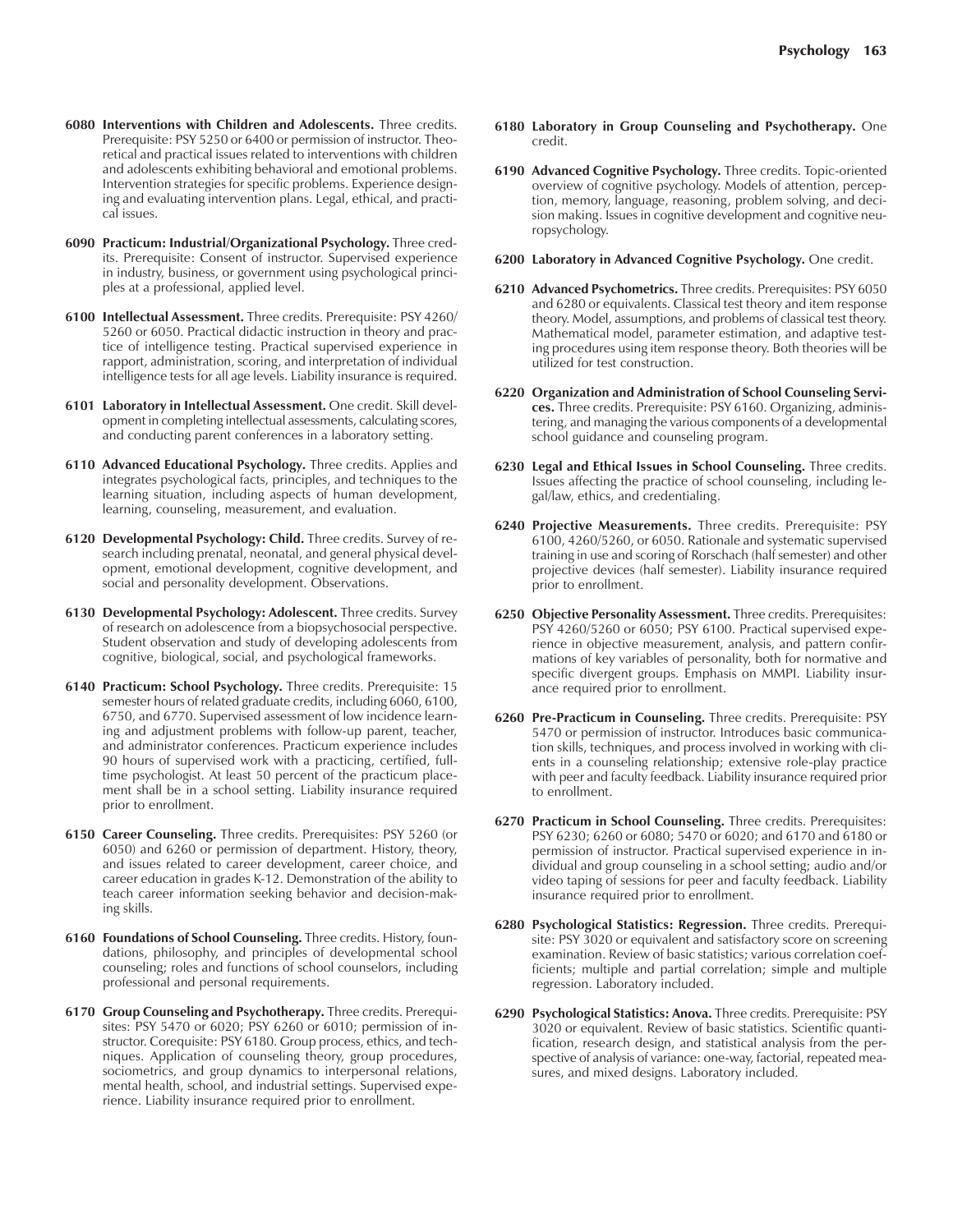- **6320 Performance Appraisal and Job Analysis.** Three credits. Prerequisites: PSY 6280 or permission of instructor. Analysis of theory and practice in job analysis and performance appraisal, including legal aspects, a survey of techniques available, current research, cognitive aspects, and reliability and validity issues.
- **6330 Professional Issues in Industrial/Organizational Psychology.** One credit. Survey of issues related to professional ethics, relevant legislation, professional affiliations, professional identity, and professional responsibilities.
- **6340 Behavioral Medicine: Theory and Application.** Three credits. Prerequisite: Consent of instructor. Review theory, methodology, and application of behavioral medicine. Includes behavioral science issues in health and applications of this information to diagnosis, prevention, treatment, and rehabilitation of health problems for which "life-stress" factors predominate. See PSY 6350.
- **6350 Laboratory in Behavioral Medicine.** One credit. Prerequisite: Consent of instructor.
- **6360 Organizational Change and Development.** Three credits. Prerequisite: PSY 6450 or permission of instructor. Analysis of theory and practice of organizational change and development, process of change, organizational development (OD) interventions, and evaluation and research of OD effectiveness.
- **6370 Organizational Skills.** Three credits. Prerequisite: PSY 6450 or permission of instructor. Analysis of a variety of interpersonal situations which impact organizational effectiveness and climate. Development of skills: conflict resolution, interviewing, performance feedback, effective meetings, giving recognition, discipline.
- **6380 Work Group Effectiveness.** Three credits. Prerequisite: PSY 5380, 6450, or permission of instructor. Analysis of factors leading to effective work groups. Topics covered include task effects on performance, group composition, leadership, group processes, and team building.
- **6400 Psychological Disorders of Children.** Three credits. Current research and theory of behavioral, cognitive, and emotional disorders in childhood and adolescence.
- **6410 Development Across the Lifespan.** Three credits. Theories and characteristics of human development covering the lifespan.
- **6420 Advanced Personnel Selection and Placement.** Three credits. Prerequisites: PSY 5260 or 6050 and preferably PSY 6280. Legal and research aspects of personnel selection. Methods used for selection, including assessment centers, work samples, and psychological testing.
- **6430 Internship: Behavior Modification.** Two to ten credits; may be repeated; enrollment must be continuous. Prerequisites: 30 semester hours of psychology including 4400, 5480, or 6020. Minimum of 128 hours of supervised internship in an institutional setting. Liability insurance required prior to enrollment.
- **6440 Advanced Applied Behavioral Analysis.** Three credits. Prerequisite: PSY 4400 or permission of instructor. Intensive presentation of methods used in behavioral assessment and therapy. Application of various behavioral and cognitive-behavioral procedures.
- **6450 Advanced Organizational Psychology.** Three credits. Review of theory and empirical research in organizational psychology. Students will apply theory and research findings to understand

and explain work behavior at the individual, group, and organizational levels and will use this knowledge to solve organizational problems.

- **6460 Factor Analysis and Related Methods.** Three credits. Prerequisites: PSY 6280 and 6290 or equivalents. Surveys each of the major factor analysis techniques and related latent trait theory with main focus on application. Nature, power, procedure, computer programming, interpretation, and limitations of each technique.
- **6470 Computer Simulation in the Behavioral Sciences.** Three credits. Prerequisites: PSY 6280, 6290, and 6560 or equivalent. Basic issues in computer simulation and the monte carlo method. Emphasis on the application of simulation and Monte Carlo techniques to current topics in quantitative psychology. Students required to program selected computer-intensive statistical procedures and to perform Monte Carlo simulations using SAS.
- **6480 Advanced Topics in Quantitative Psychology**. Three credits. (May be repeated for a total of six credits.) Prerequisites: PSY 6280 or equivalent. Advanced topics in quantitative psychology. Focus on current topics, recent issues, and less traditional areas of quantitative psychology. Relevant computer programs.
- **6490 Practicum: Quantitative Psychology.** Three credits. Prerequisites: 30 credit hours of psychology including 6050, 6210, 6280, 6290, 6460, 6560, 6580, or consent of the instructor. Supervised experience in statistical consultation for social and behavioral sciences. 300 clock hours.
- **6500 Behavioral Methodology.** Three credits. Techniques for design and evaluation of clinical treatment and research. Includes single subject and group designs. Emphasis on direct observation and data collection procedures, reliability, social validity, and generalization.
- **6510 Psychopathology.** Three credits. Prerequisite: PSY 3230/5230. Extensive examination of the disorders included in the current diagnostic manual. Emphasis on adult disorders. Objectives are to enhance understanding of psychopathology and to develop minimal competence in diagnosis.
- **6520 Psychopharmacology.** Three credits. Biochemical, neurophysiological, and neuroanatomical basis; emphasis on drugs used in investigating and treating psychological disorders.
- **6530 Psychology of Reading and Reading Development.** Three credits. Overview of the cognitive processes involved in reading. The structure of both oral and written language; cognitive mechanisms in reading; language development and the acquisition of reading skills; developmental and acquired disorders of language and reading.
- **6540 Internship: Counseling and Clinical Psychology.** Two to ten credits; may be repeated. Prerequisites: Permission of program coordinator in Clinical Psychology or School Counseling. Minimum of 128 supervised internship hours in a counseling or clinical institution. Liability insurance required prior to enrollment.
- **6550 Structural Equation Modeling.** Three credits. Prerequisites: PSY 6280 and 6290 or equivalent. Structural equation modeling. Review of correlation, multiple regression and path analysis. Conceptual review of measurement models. Model specification, estimation, goodness of fit, and power of structural equation models. Relevant computer programs.
- **6560 Computer-Based Statistical Packages.** Three credits. Prerequisite: PSY 3020 or equivalent. History, principles, and skills of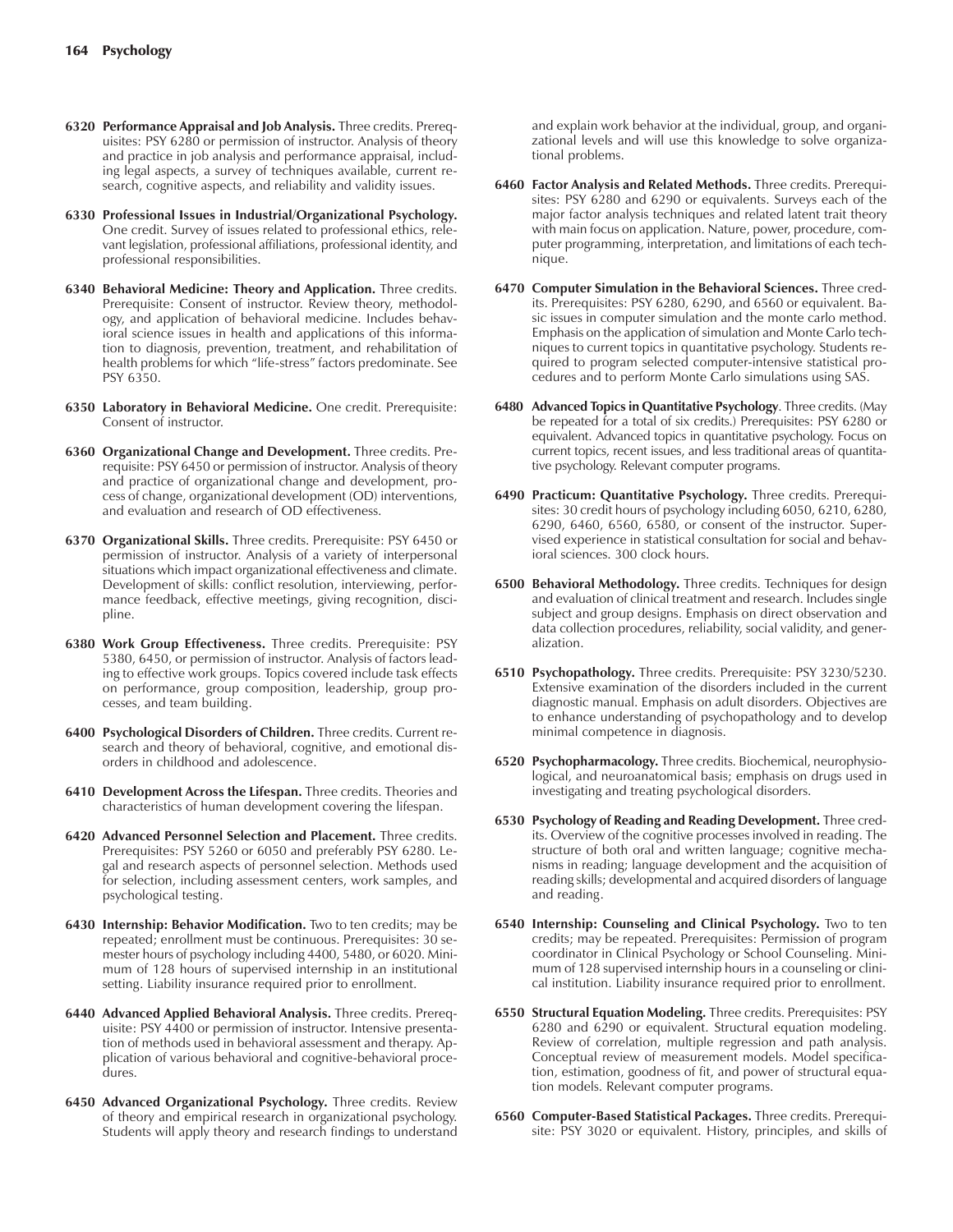data analysis, using major statistical packages. Commands in both DATA and PROC steps. Other features including various functions, graphics, full screen process (FSP), and interactive matrix language (IML).

- **6570 Psychological Research Methods in Human Resource Management.** Three credits. Prerequisite: PSY 6280 or permission of instructor. Theory and appropriate methodology for conducting research relevant to human resource practices in organizations. Applied psychometric theory and quasi-experimental design.
- **6580 Multivariate Data Analysis.** Three credits. Prerequisites: PSY 6280 and 6290 or equivalent. Surveys each of the major multivariate data analysis techniques, with main focus on their application. Nature, power, procedure, computer programming, interpretation, and limitations of each.
- **6610 Introduction to Educational and Psychological Research.** Three credits. Prerequisites: PSY 3020 and 4260/5260 or 6050. Research in education and psychology, research strategies, research ethics, research writing and reporting. Planning, implementing, and writing an approved scholarly research proposal.
- **6615 Basic and Applied Research Methods in Psychology.** Three credits. Prerequisite: A grade of C or higher in PSY 3020 and 3070 or equivalent training (permission of department). Survey of experimental and quasi-experimental research designs employed in mental health fields. Theoretical and practical knowledge of various research designs and data analysis procedures explored through class lectures and lab assignments. Offers preparation for those training to become mental health practitioners to understand and critically evaluate psychological research.
- **6620 Independent Study: Industrial/Organizational Psychology.** One to three credits. Prerequisite: Permission of instructor. Individualized library or empirical research project approved by instructor. A maximum of three credits will apply to a masters degree.
- **6640 Thesis Research.** One to six credits. Selection of a research problem, review of pertinent literature, collection and analysis of data, and composition of thesis. Once enrolled, student should register for at least one credit hour of master's research each semester until completion. S/U grading.
- **6690 Professional Issues and Roles.** Three credits. Systematic survey of ethical practice requirements, certification, and licensure for psychological practice. Examination of critical issues facing psychology and roles of psychologists.
- **6710 Community Psychology.** Three credits. Prerequisite: PSY 6890. Ecological and environmental influences on behavior. Action research, program evaluation, prevention, and health promotion/ competence as community interventions examined, and beginning competencies developed. Field experiences included.
- **6750 Psychology and Assessment of Learning Disabilities.** Three credits. Prerequisites: PSY 5260 or 6050 and 6100; prerequisite/corequisite: PSY 6760. Biological bases. Levels and skills of intervention and consultation for learning-disabled children, including reference to family, school, and community as sources of understanding and treatment. The disabilities, assessment, tools, results, and interventions. Liability insurance required prior to enrollment.
- **6760 Educational Assessment.** One credit. Prerequisite: PSY 6100. Skills in conducting educational assessment for completing evaluations of children suspected of having learning disabilities.
- **6765 Diagnosis and Treatment Planning in Counseling.** Three credits. Prerequisites: PSY 3230/5230 and 6270 or equivalent; PSY 6410 recommended. Development of skills in the diagnosis and treatment of select mental disorders across the life span. Treatment planning strategies using empirically based treatment interventions. Examines effect of mental disorders on normal development.
- **6770 Assessment and Therapeutic Interventions for Childrenís Emotional Problems.** Three credits. Prerequisites: PSY 6100 and either 5250 or 6400. Personality and behavioral assessment with children. Linking assessment and diagnosis to therapeutic intervention. Developing therapeutic relationships with children.
- **6780 Clinical Neuropsychology.** Three credits. Prerequisites: PSY 5780, 6100, and 6250 or consent of instructor. Review of human neuroanatomy and neurophysiology. Administration of representative neuropsychological test batteries, especially the Halstead-Reitan Neuropsychological Test Battery. Applied experience with clinical population. Liability insurance required prior to enrollment.
- **6800 Techniques of Psychotherapy.** Three credits. Psychotherapeutic techniques common to most, if not all, theoretical orientations: rapport building, goal setting, management of dangerous clients, etc.
- **6820 Family Therapy: Evaluation and Treatment Planning.** Three credits. Examination of evaluation and intervention procedures of major models of family therapy. Emphasis on ethical issues for practitioners of family therapy.
- **6830 Techniques of Family Therapy.** Three credits. Techniques common to most models of family therapy. Application of techniques to specific types of family problems. Liability insurance required prior to enrollment.
- **6840 Individual Psychotherapy.** Three credits. Prerequisite: PSY 6800. Intensive presentation of theory and methods used in psychotherapy.
- **6850 Field Practicum (Clinical).** Three credits. Prerequisites: Admission to the clinical program or permission of the instructor; 24 hours including PSY 6010, 6100, 6101, 6250, 6510, 6690, 6800, and 6840. Supervised clinical training in a community mental health agency. Supervision by a licensed psychologist at the agency. 300 clock hours for 3 credit hours. Liability insurance required prior to enrollment.
- **6851 Assessment Field Practicum (Clinical).** Three credits. Prerequisites: Admission to the clinical master's program (or permission of instructor) and successful completion of clinical master's program core coursework. Supervised clinical training in psychological assessment and diagnostics in a community mental health or related agency. Supervision by a licensed psychologist at the agency required and provided. Liability insurance required prior to enrollment.
- **6860 Field Practicum (Clinical).** Three credits. Prerequisite: PSY 6850. Must be taken in semester immediately following 6850. Continuation of supervised clinical training in a community mental health agency. Supervision by a licensed psychologist at the agency. 300 clock hours for 3 credit hours. Liability insurance required prior to enrollment.